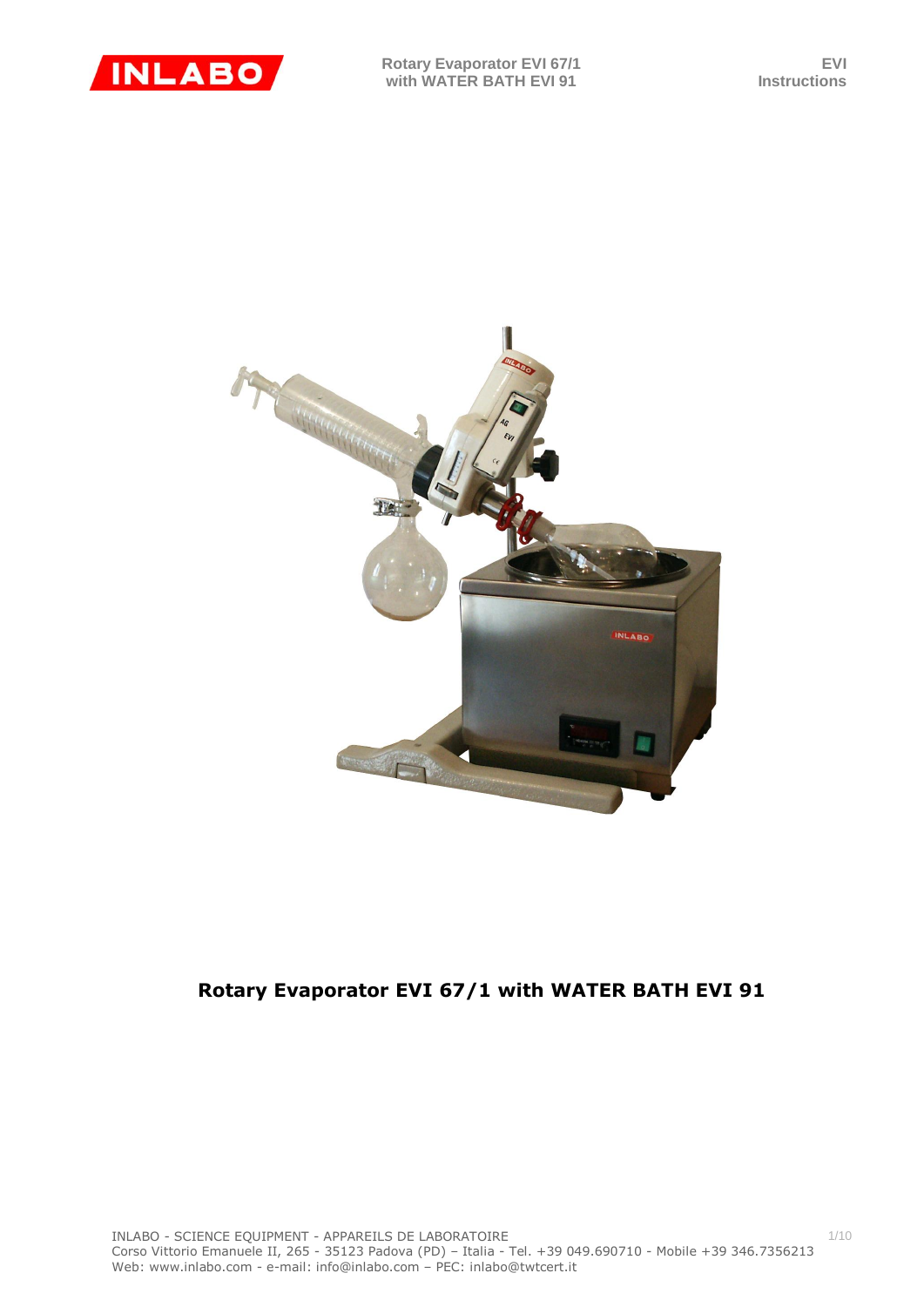

# **Index**

| pag. 5 |
|--------|
| pag. 6 |
| pag. 7 |
| pag. 8 |
|        |

# $C \in$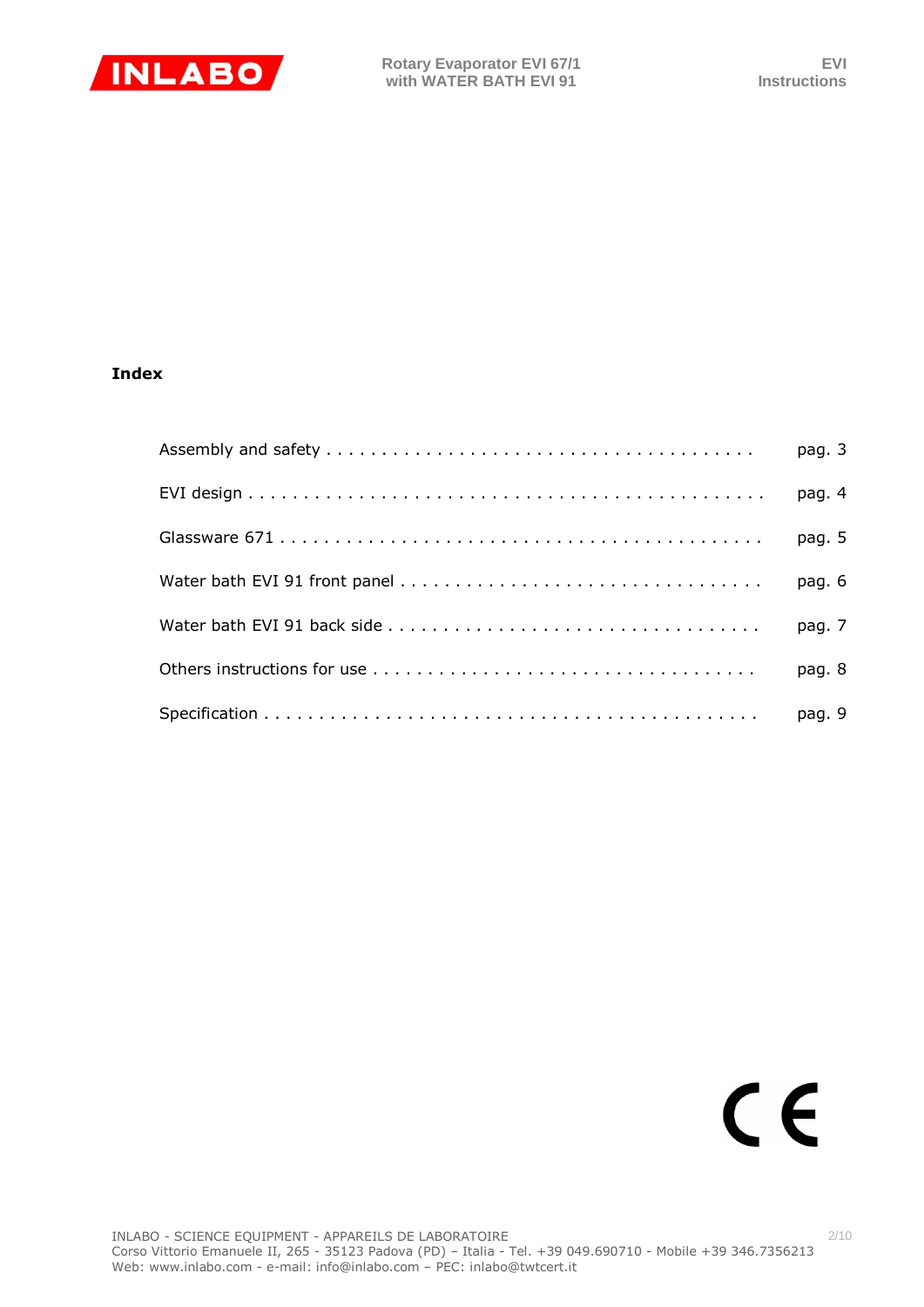

# **Assemby**

- 1. Set all the elements as indicated in pic. 1 (page 4).
- 2. The vertical stainless rod must be inserted in the lateral hole of the stand (the other hole is closed by a plug).
- 3. The inclination advised by the glassware is of 25° (corner formed by the axle of the vapor tube and the horizontal plane). Other angle shots are possible.
- 4. Target the rotating flask (pear-shape of cc1000) in the water bath leaving a space of at least 30 mm between the flask and the bottom of the bath. Pour 3,4 litres of water in the bath. Add water during working if necessary.

# **Safety**

- The use of the rotary evaporator needs the maximum attention and prudence.
- It is useful to know if there are inflammable and explosive substances.
- Do not forget you are working with vacuum.
- Protection: use glasses, gloves and an appropriate working cloths.
- Before connecting the device (motor EVI68 and water bath EVI 91) at the 230V 50Hz electricity, ensure a safe earthing of the power points.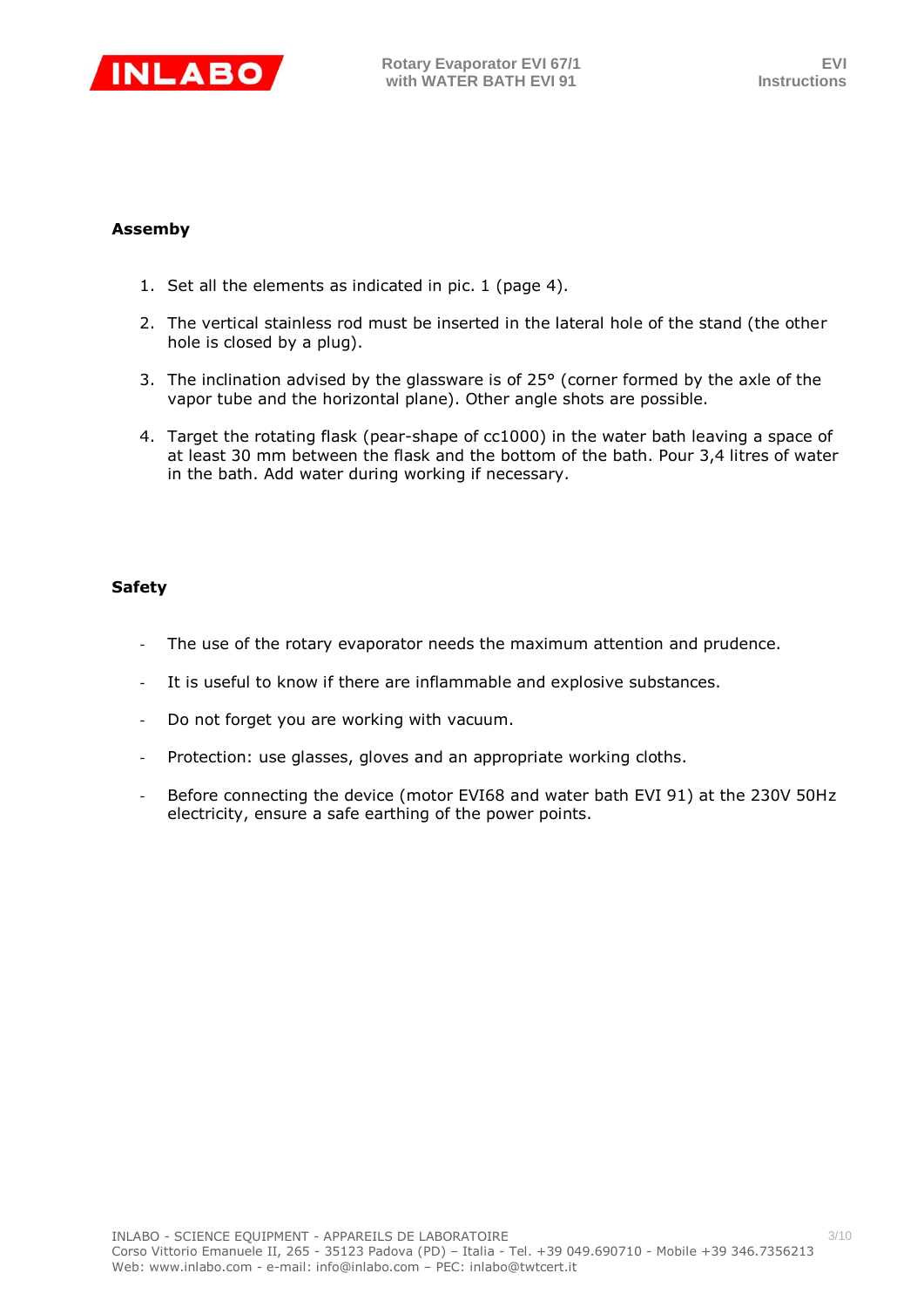



pic. 1

4/10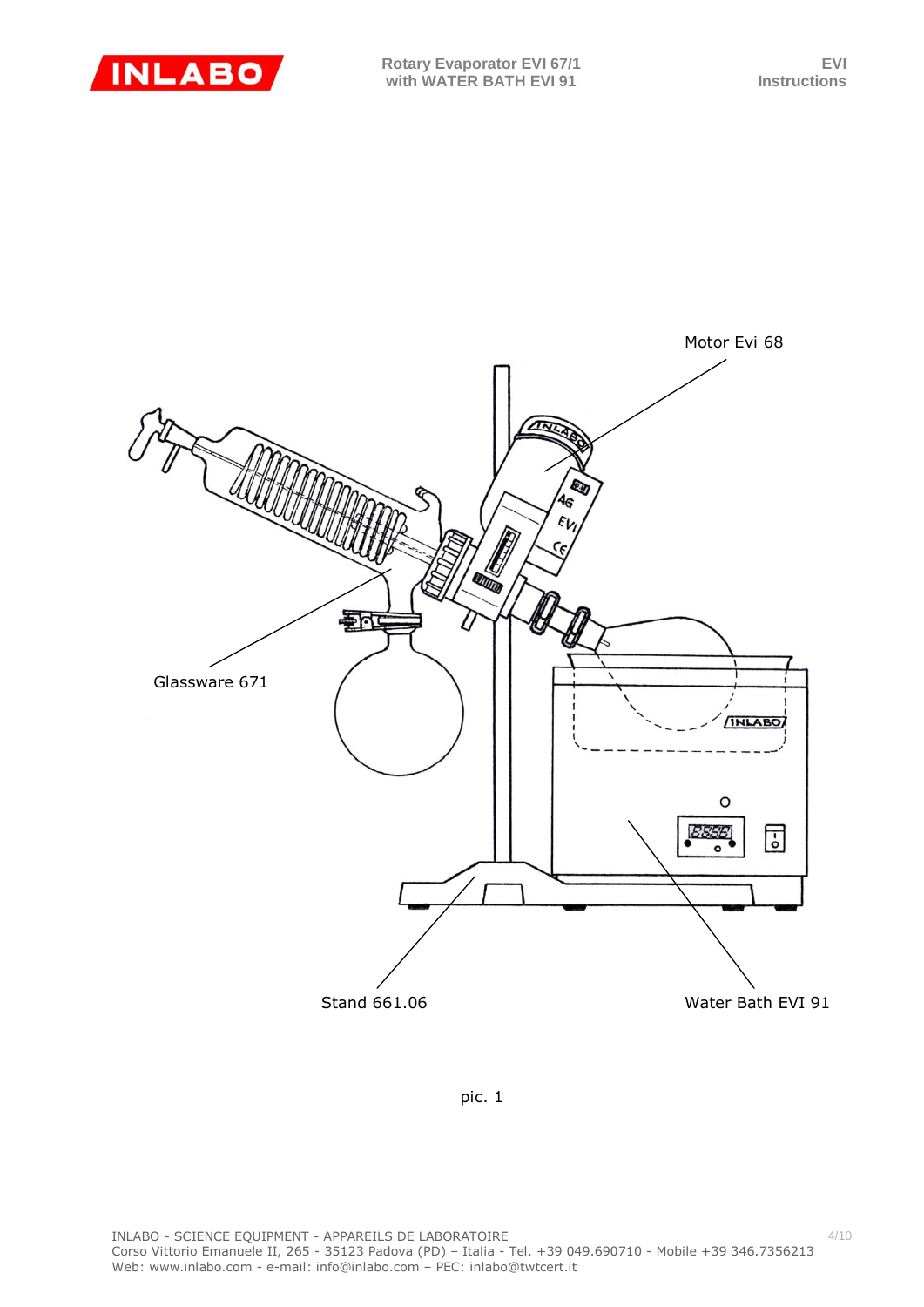

# **GLASSWARE 671**



- 671.01 Evaporation flask cc 1000
- 671.02 Receiver flask cc 1000
- 671.03 Condenser
- 2032/7V Sealing ring Viton/PTFE
- 671.11 Stopcock for feeding and venting
- 671.12 PTFE tubing
- 671.13 Clip for conical joint 29/32
- 671.14 Clip for spherical joint 35/20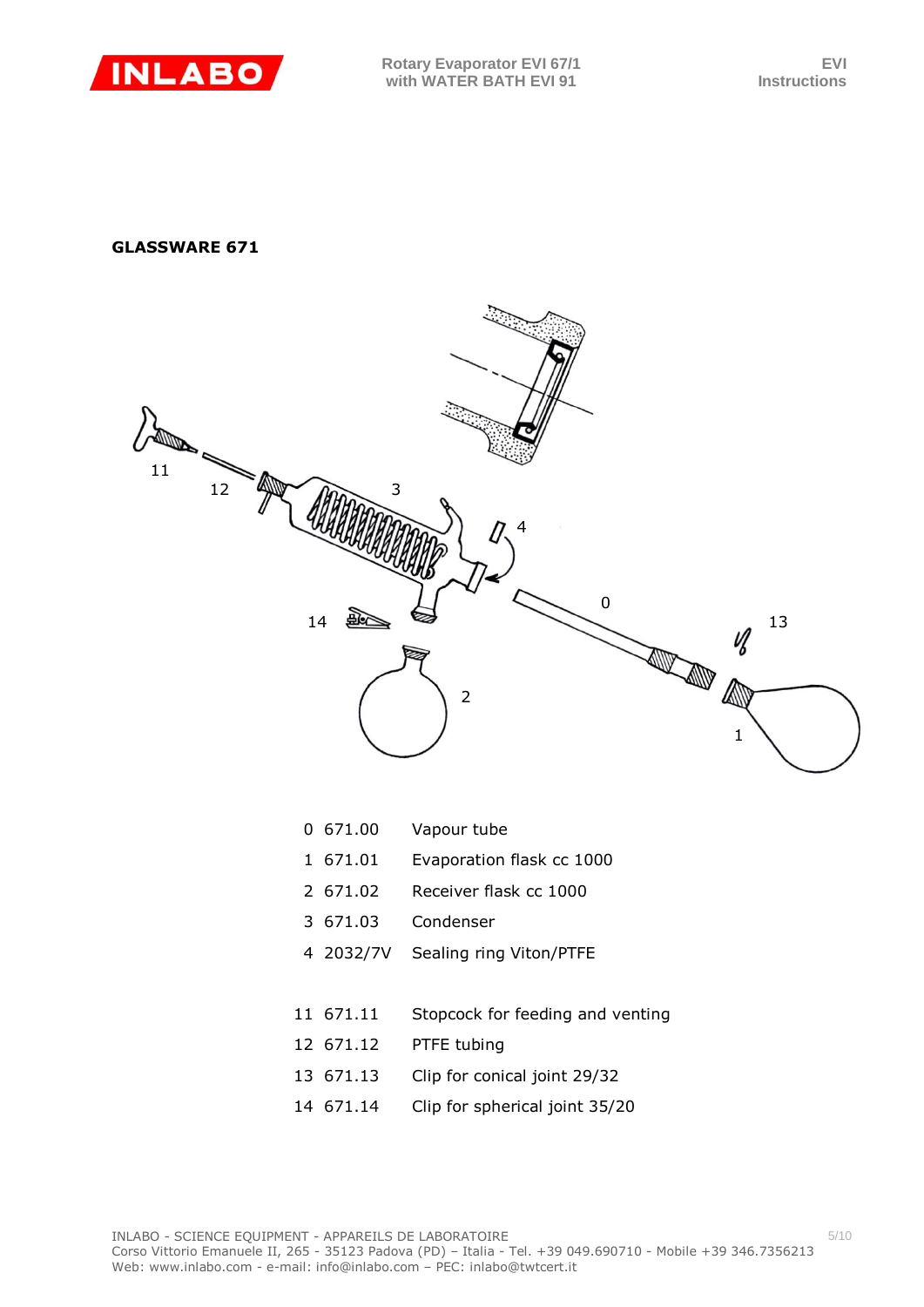

# **FRONT PANEL**



- 1 Power supply O-I
- 2 Push botton set point
- 3 Temperature display
- 4 Knob set point
- 5 Red working led thermostat
- 6 Neon indicator (green) phase of heating
- SET POINT The temperature can be adjusted by pressing the bottom (2) placed on the left of the regulator and rotating the knob (4) on the right till the right temperature us visualzed.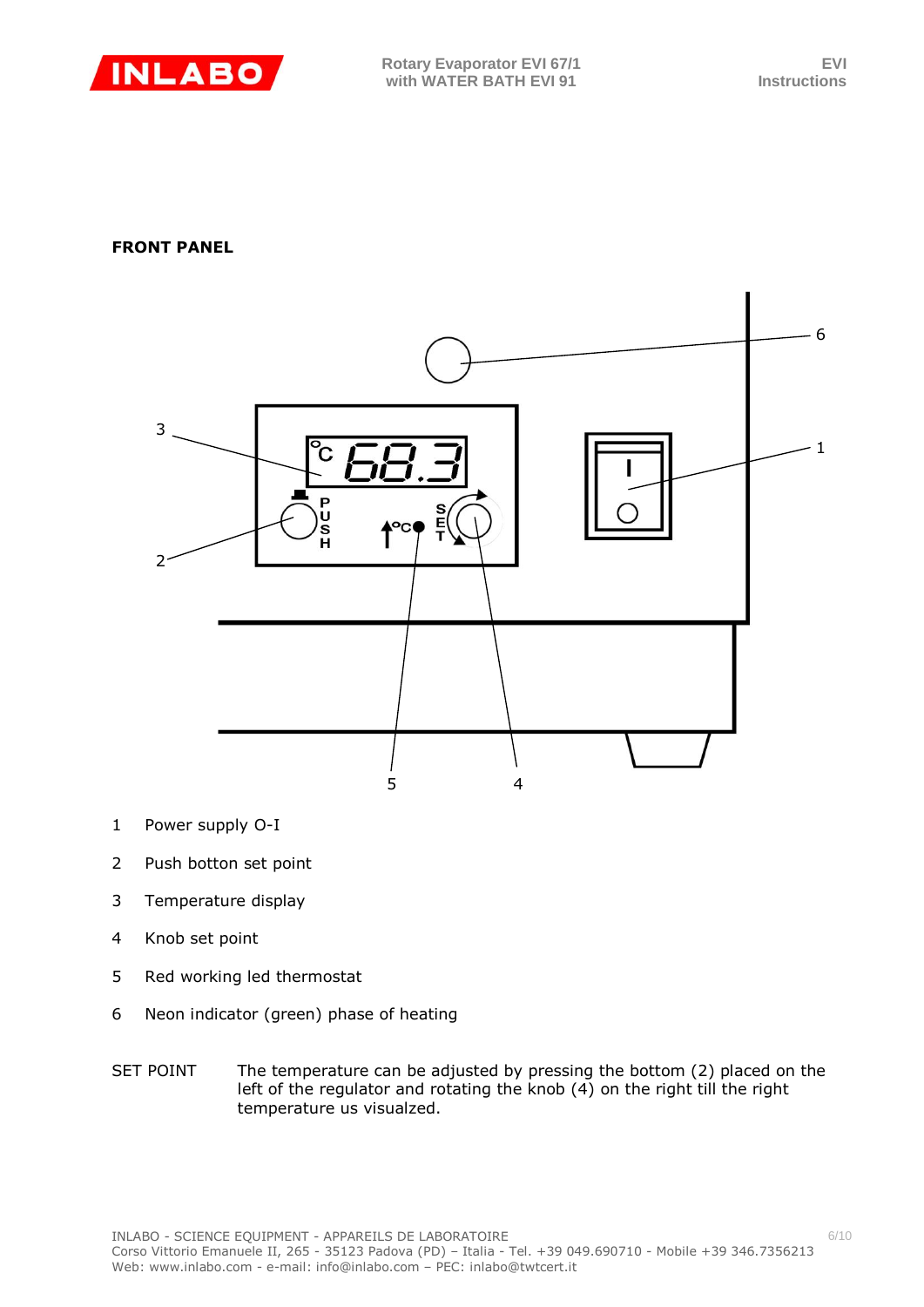

# **BACK SIDE**



- 7 Power cable
- 8 Push bottom manual reset limit thermostat
- The heating automatically interrupts if the bath overheats because of the overcoming of the maximum allowed temperature (100°C + 0 – 6°K) and because of insufficient quantity of water in the bath.
- The intervention of the temperature thermostat limiter is pointed out when the working regulation thermostat red led (5 page 6) is on and the heating warning green light (6 page 6) is off at the same time.
- Wait for the cooling of the bath and in case pour water, empty out the lid (8) and push the little switch all the way to rearm the thermostat limiter.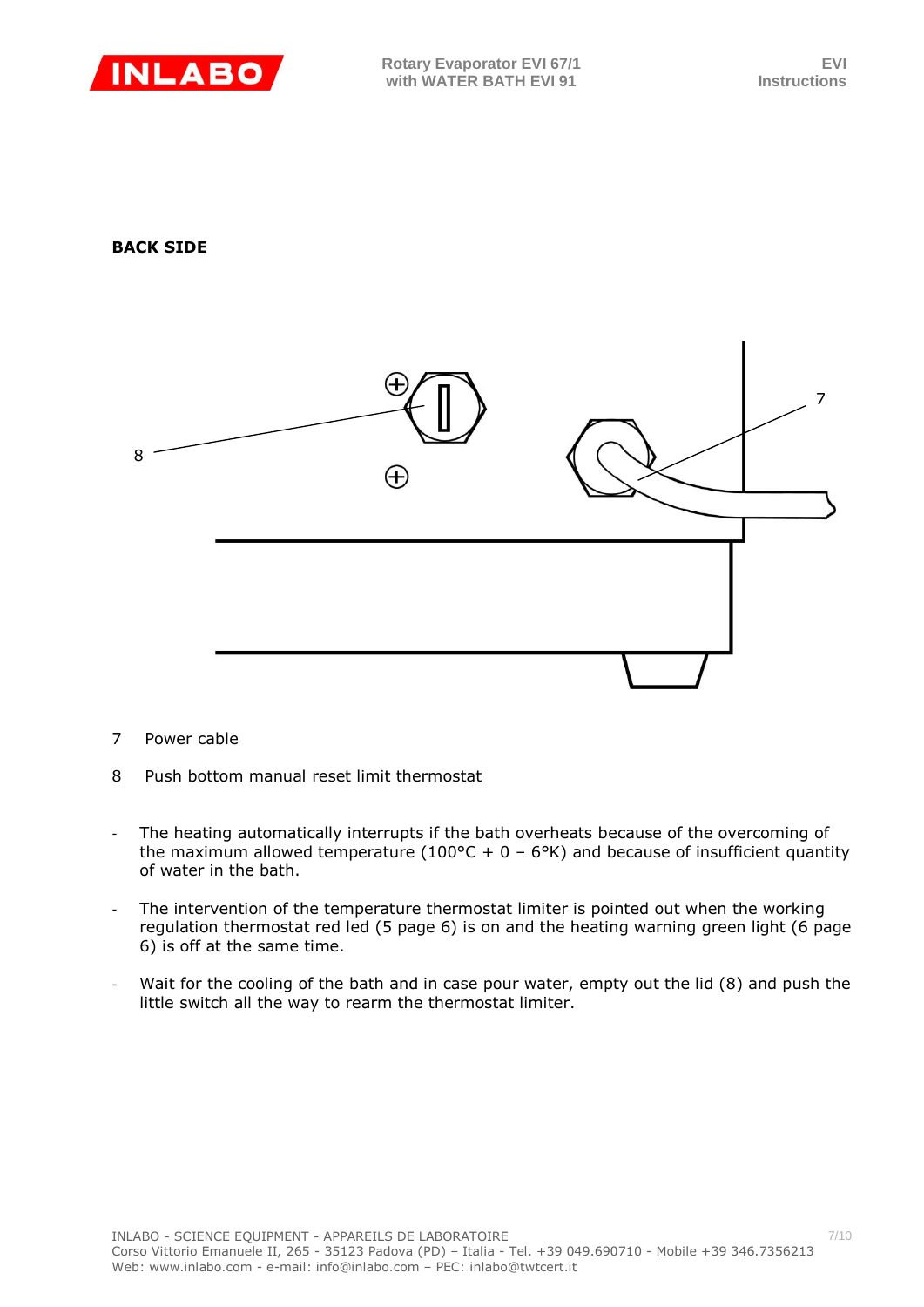

# **OTHER INSTRUCTIONS FOR USE**:

Warning: the correct working of the rotary evaporator depends on its correct assembling; verify to execute these instructions correctly.

# 1. **EVI 68 MOTOR**:

speed regulation through knurled knob, control index on graduated scale. **The speed regulation must be regulated only when the EVI 68 motor is in function**.

# 2. **EVI 91 WATER BATH**:

- Item set-up: (pic.  $1)$  pag. 4 and pag. 3
- Adjust hot bath temperature: front panel pag. 6
- Safety: back side pag. 7

#### **Never run hot bath dry**

# 3. **VACUUM TIGHTNESS**:

#### **check the sealing ring (2032/7). A weared out sealing ring does not allow a good evaporation process, damaging the EVI 68 motor**.

To guarantee proper vacuum tightness, we recommend to coat all ground mating surfaces with laboratory quality silicone grease, another option would be use of PTFE inserts.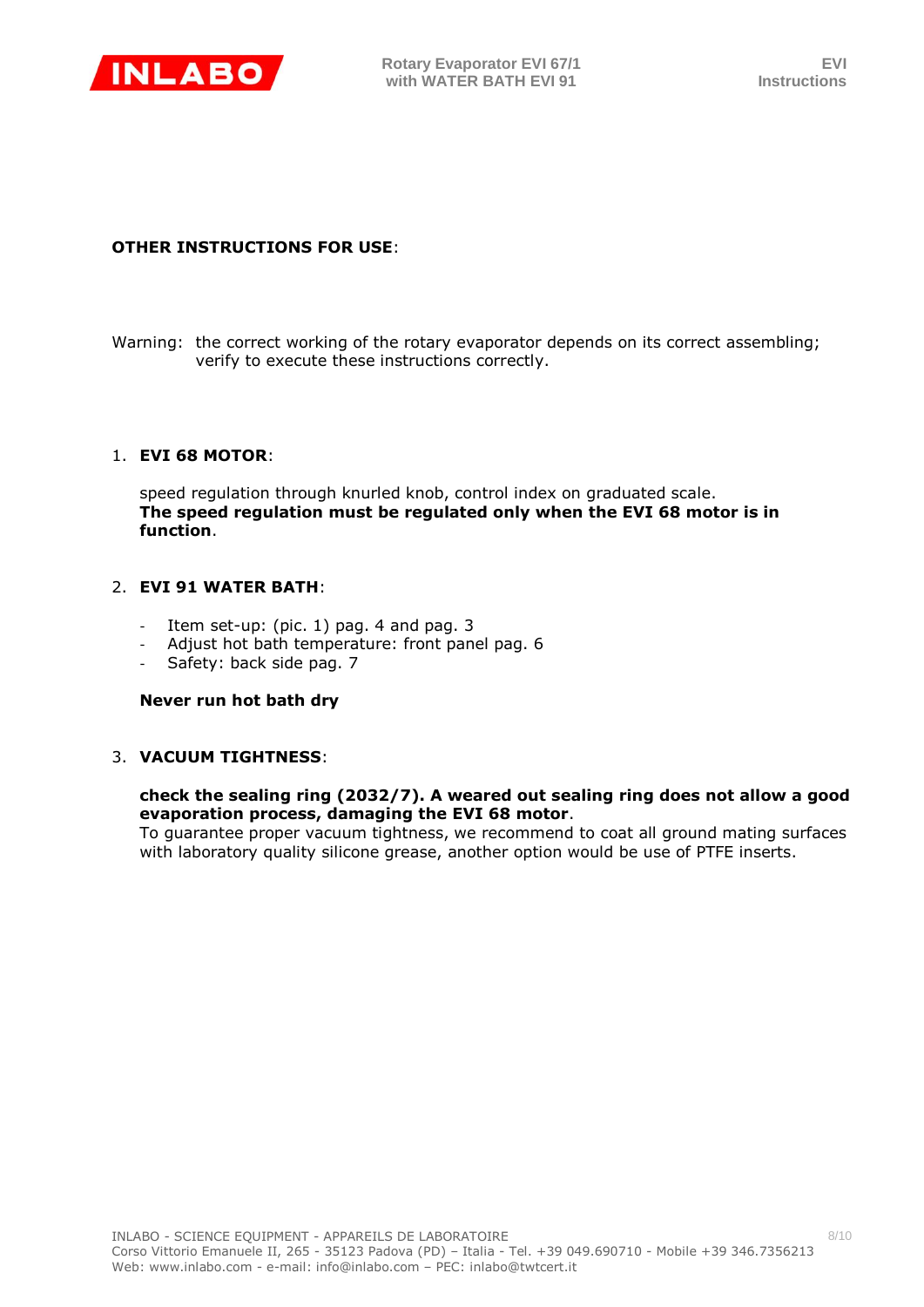

# **SPECIFICATIONS**

# 1. **EVI 68 MOTOR**:

- Single phase induction with condenser
- Input power 70 Watt, output 30 power Watt
- Silent operation, overheating protection
- Requires no particular mantenance
- Power supply 230V 50Hz
- Speed continuously regulation from 35 to 250 r.p.m.
- The trasmitted power is steady regardless the rotation speed, which is consequently very stable

#### **This motor has been tested for a long time in different conditions showing its complete reliability.**

#### 2. **STAND 661.06**:

- Big stand, H shaped, 45x40 cm, cast iron painted, weight 12 kg
- No tip up, no slippery, level screw
- Rod inox AISI 304, diam. 16 mm height 600 mm
- 2 positions for rod inox

#### 3. **CLAMP 662.05**:

- Anticorodal alloy painted
- Safe and fast clamping (for diam. 12 mm. and 16 mm.)

#### 4. **GLASSWARE 671**:

#### **with diagonal (oblique) condenser glassware. For simple distillation of organic solvents**.

The vapour, originated in the distillation (rotary) flask (671.01) flows trough the passing tube (671.00) and reaches the condenser (671.03) which coils are watercoaled. After condensation the solvent is directed into a receiver collecting flask (671.02). One stopcock (671.11) is provided, for continuous feeding of the evaporation flask (671.01) and for venting or attacking to a vacuum line.